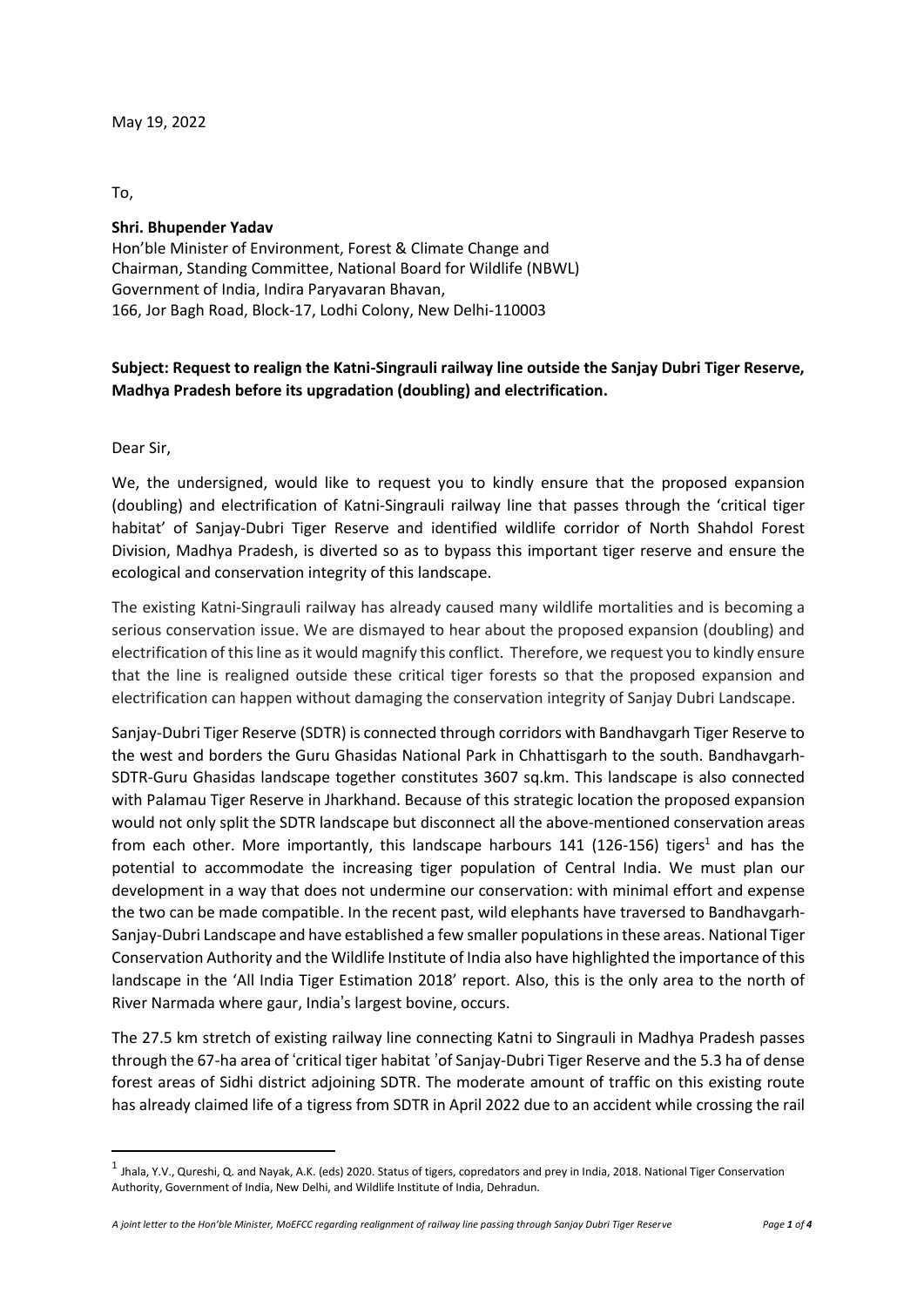tracks. The orphaned cubs of this tigress now face an uncertain future due to this unfortunate incident. There are 38 documented deaths (and many unrecorded) of wild animals along this route during 2010-2020. Between January to December 2020, the presence of tigers and leopards have been recorded 315 times in Dubri and Bastua ranges. The presence of tigers and elephants have been documented on both sides of the existing track in the corridor indicating crossing over of the tracks by India's National Animal and National Heritage Animal, respectively. Thus, the plan to double and electrify this existing railway line will result in an increase in speed and frequency of the trains and is likely to prove even more detrimental for the wild animals of this landscape. This will also require the cutting of 14,187 trees along this stretch and can cause permanent barrier for the wild animals. The realignment will forestall increasing controversy, and potential schedule disruptions and monetary losses as accidents will inevitably increase.

Scientific investigation has established that the tigers from Central India have high genetic diversity<sup>2</sup> which is mainly due to the functionality of the existing wildlife corridors. Habitat connectivity is paramount for long term conservation of tiger and elephant in the region and linear infrastructure projects such as the proposed expansion of Katni-Singrauli railway line must be planned appropriately to avoid comprising this.

In our assessment this proposed expansion and electrification of the present line would bisect a Tiger Reserve and a crucial forest corridor which will be highly detrimental to tiger conservation efforts, and hence must be prevented. We request you to kindly take up this conservation issue with the Indian Railways and request them to realign the route so that the upgradation can occur outside of SDTR (core and buffer) and so avoid damaging this precious landscape.

Please see a map attached (as Annexure) depicting the Bandhavgarh-Sanjay-Dubri Landscape having tiger, elephant and other wildlife presence, with the existing alignment of the Katni-Singrauli railway line, as also the alternate route recommended, which would avoid this destruction and damage.

Looking forward to a positive response.

Thanking you.

Yours sincerely,



Kedar Gore, Director, The Corbett Foundation and Member, IUCN-WCPA

# **(***On behalf of the following members***)**

Dr. M. K. Ranjitsinh (IAS Retd.), Former Addl. Secretary, MoEF, Government of India

Dr. A. J. T. Johnsingh, Former Dean, Wildlife Institute of India and former Member, NBWL

Kishor Rithe, Satpuda Foundation and Former Member, SC-NBWL

Dr. Bivash Pandav, Director, Bombay Natural History Society, former Member, SC-NBWL

Bittu Sahgal, Founder, Sanctuary Nature Foundation and former Member, NBWL

Debi Goenka, Executive Trustee, Conservation Action Trust, Mumbai

<sup>2</sup> Natesh, M., Atla, G., Nigam, P. *et al.* Conservation priorities for endangered Indian tigers through a genomic lens. *Sci Rep* **7,** 9614 (2017). https://doi.org/10.1038/s41598-017-09748-3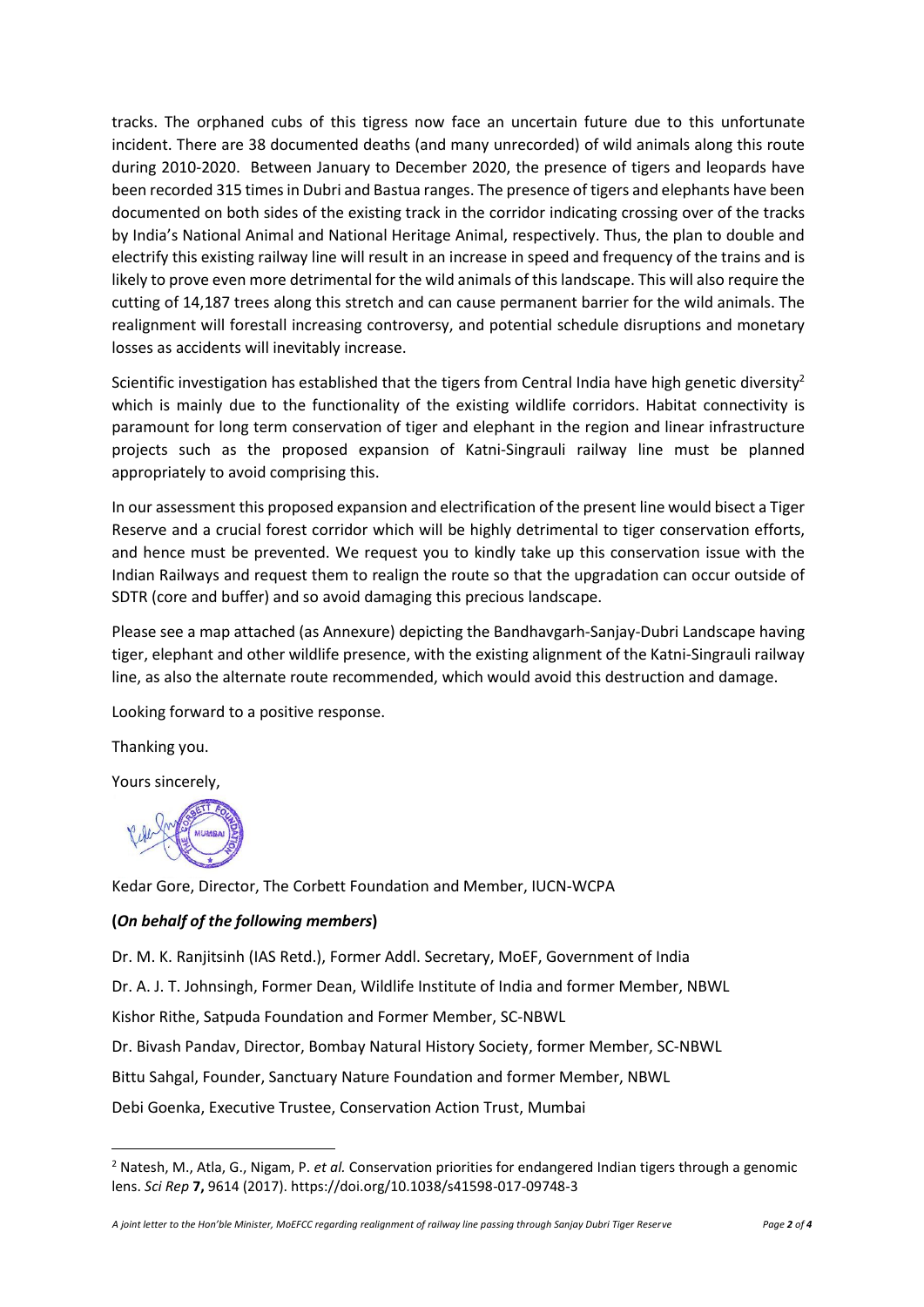Dr. Asad R. Rahmani, Former Director, BNHS and former Member, SC-NBWL

Dr. Divyabhanusinh Chavda, former Member, NBWL and SC-NBWL

Dr. Raghu Chundawat, President, Baavan - Bagh Aap Aur Van

Harshawardhan Dhanwatey, President, Tiger Research and Conservation Trust

Dr. Nishikant Kale President, Nature Conservation Society, Amravati

Nirmal Ghosh, Former Member, Steering Committee, Project Elephant, MoEF

Dr. Naveen Pandey, Invited Guest Lecturer, Ecosystem Health and Species Conservation, the University of Edinburgh, UK

#### *Copy to:*

- 1. Hon'ble Minister of Railways, Government of India, New Delhi
- 2. Secretary (EF&CC), Government of India, New Delhi
- 3. Chairman, Railway Board, New Delhi
- 4. Director General of Forest, MoEFCC, New Delhi
- 5. Member Secretary, National Tiger Conservation Authority, New Delhi
- 6. Principal Chief Conservator of Forest (Wildlife) and Chief Wildlife Warden, Madhya Pradesh
- 7. APCCF and Field Director, Bandhavgarh Tiger Reserve, Madhya Pradesh
- 8. CCF and Field Director, Sanjay-Dubri Tiger Reserve, Madhya Pradesh
- 9. Chief Conservator of Forest, Shahdol Circle, Madhya Pradesh
- 10. Divisional Forest Officer, North Shahdol Forest Division, Madhya Pradesh

------------------------------------------------------------------------------------------------------------------------------------

## **Address for communication:**

The Corbett Foundation 81-88, Atlanta, 8<sup>th</sup> floor, 209 Nariman Point, Mumbai 400021